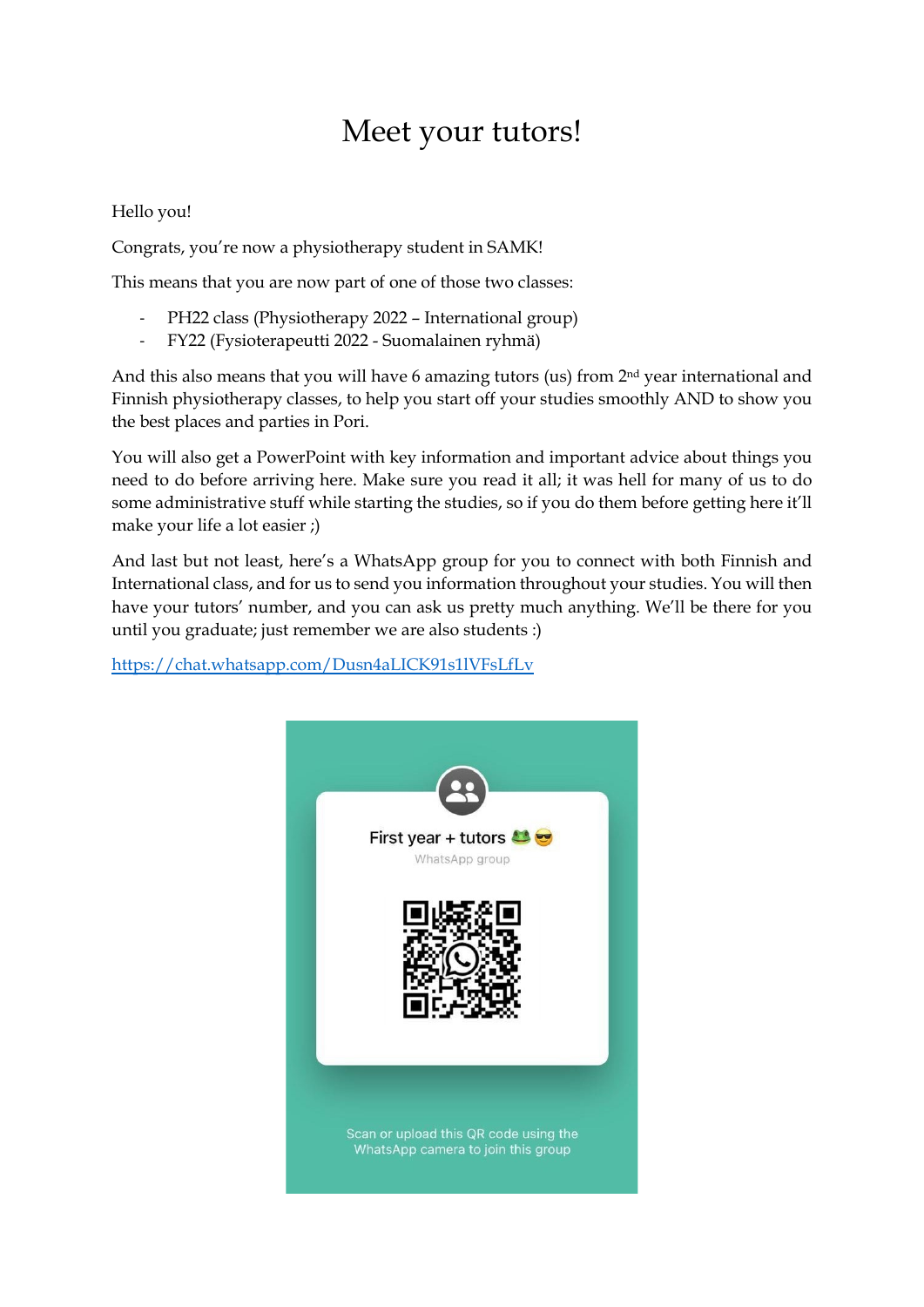#### Atte Ahonpää



- Country/city: Tampere/Pori, Finland
- Age: 21
- Fun fact: I am too good at beer pong.

Hello! My name is Atte I'm the youngest and the drunkest of the group. I'm also gonna be your head tutor. I come from Tampere but now I'm living in Pori which is the best place in the world (definitely not a lie). During my free time I like to party and do sports. I was a swimmer for 11 years and now I'm coaching children.

Things to know about me: Whatever you have on your mind you can come and talk to me, I will always be at the parties, and you can count on me for staying until the end, I'm very chill and easy going.

Gongrats for once more getting in to SAMK, we gonna have so much fun when you arrive here.

If you wanna contact me, here is my socials:

IG: attemikael

Snap: attemikael13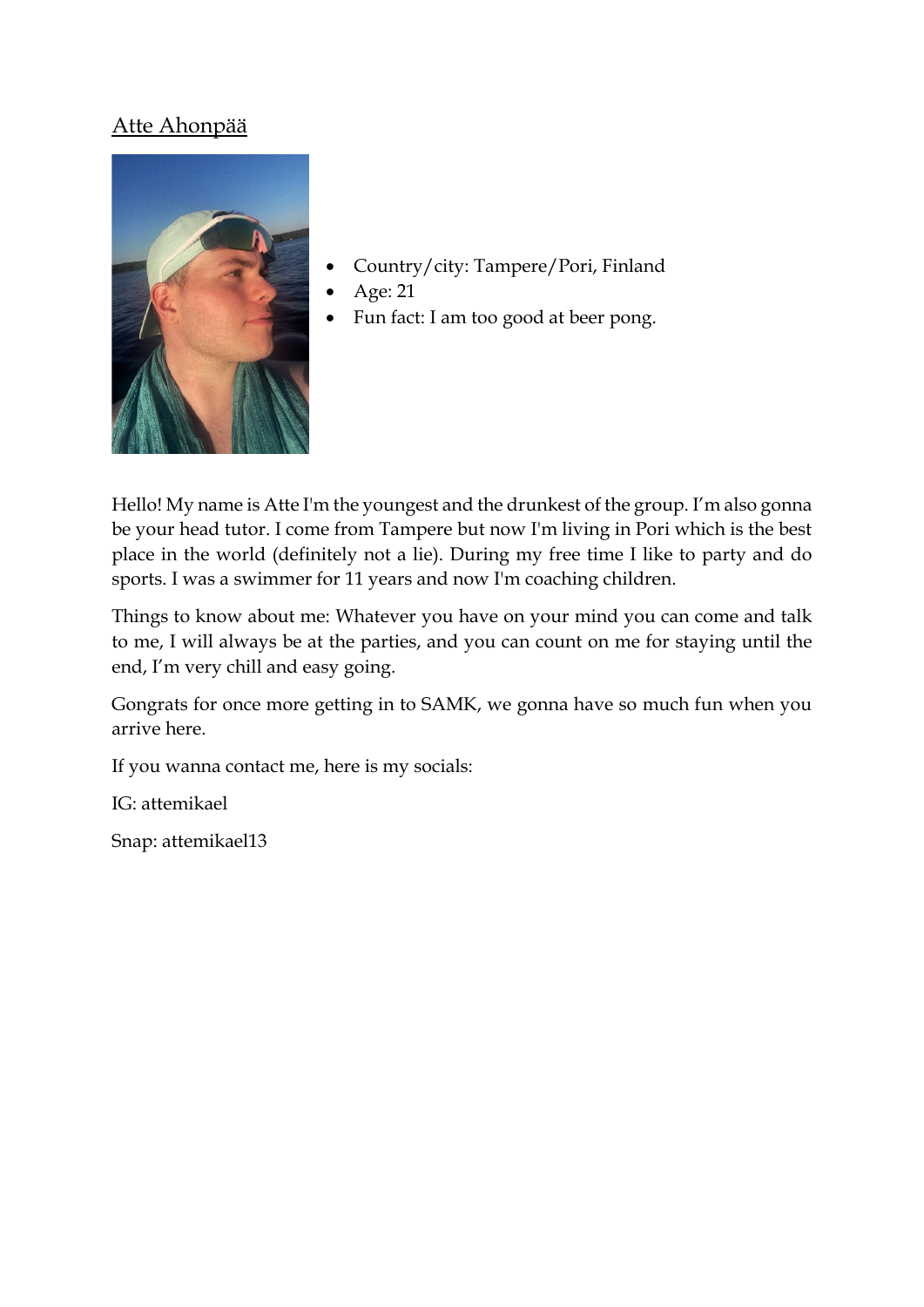# Bastian Haber



- Country: Germany
- Age: 24
- Fun fact/something you like: I love board sports.

Hello, you can call me Basti. I am living in Finland for 3 years now, enjoying the nature and life as much as possible. Love the seemingly endless summer just as much as the endless winter. Physically active every day and love to go on hikes with my dog. If you need help with anything I am happy to just listen and support you. Insider information about good outdoor places needed? Just ask me!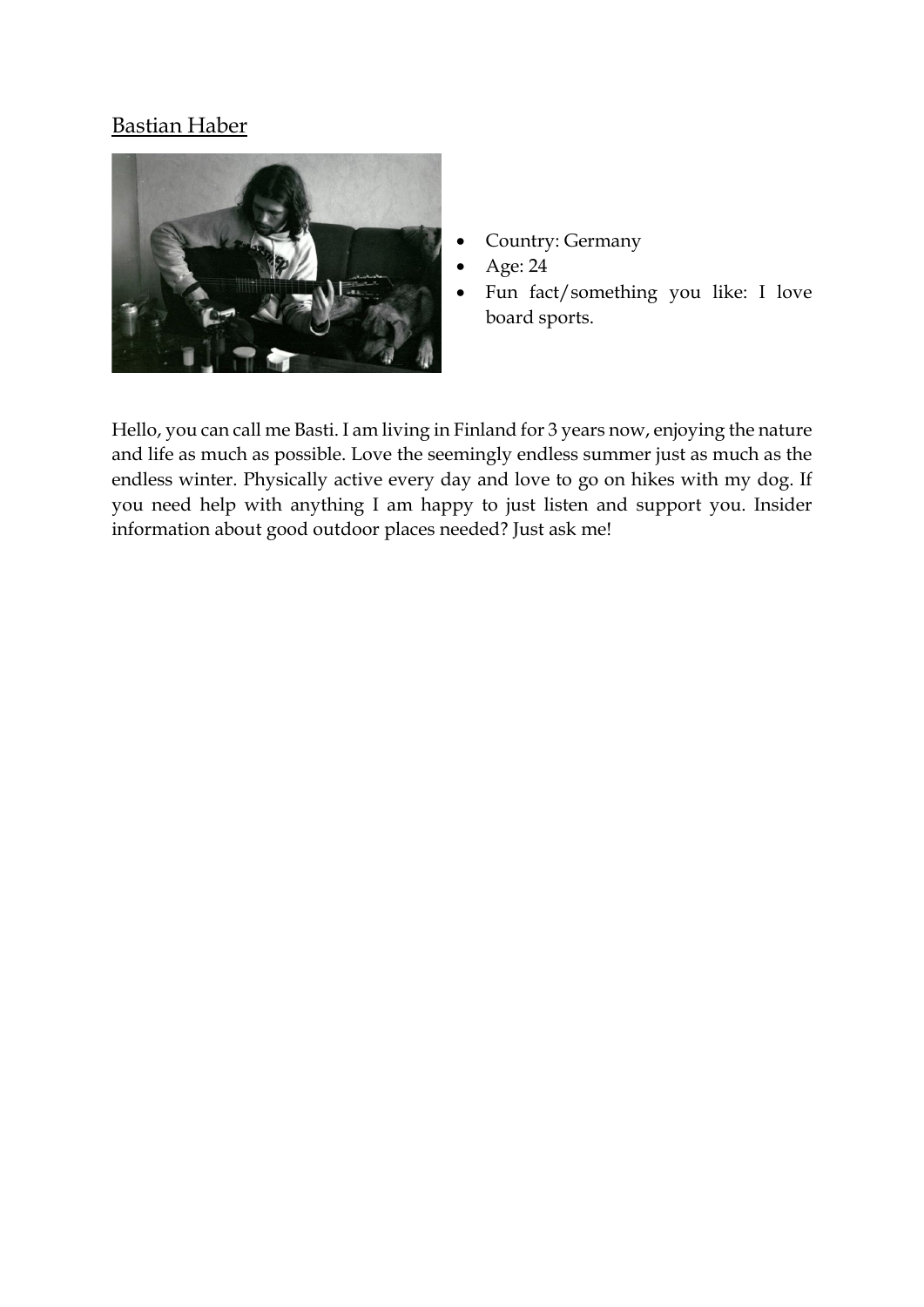### Ada Filppa



- Country/city: Finland, Pori/Naantali
- Age: 22
- Fun fact/something you like: I love photography and wearing sunglasses no matter the weather!

Hi! My name is Ada. People usually call me just Ada or by my last name Filppa either one works. I'm the only one from the Finnish group. I grew up in Naantali and moved here in Pori last summer. I also previously lived in Dublin for half of a year and three years in Järvenpää when I was studying to become a youth instructor.

I spend my time making social media, riding horses and cooking breakfast and brunch to my friends (I guess I'm the mom friend?) I'm addicted to movies, fashion and sports. I'm always ready to go out to have fun and dance all night long!

If you need help with anything or a person to just hang out with, I'm here. Finnish or English no matter the language.

You can contact me with:

Instagram: @adafilppa

Snapchat: @khtagadess

Tiktok: @adafilppa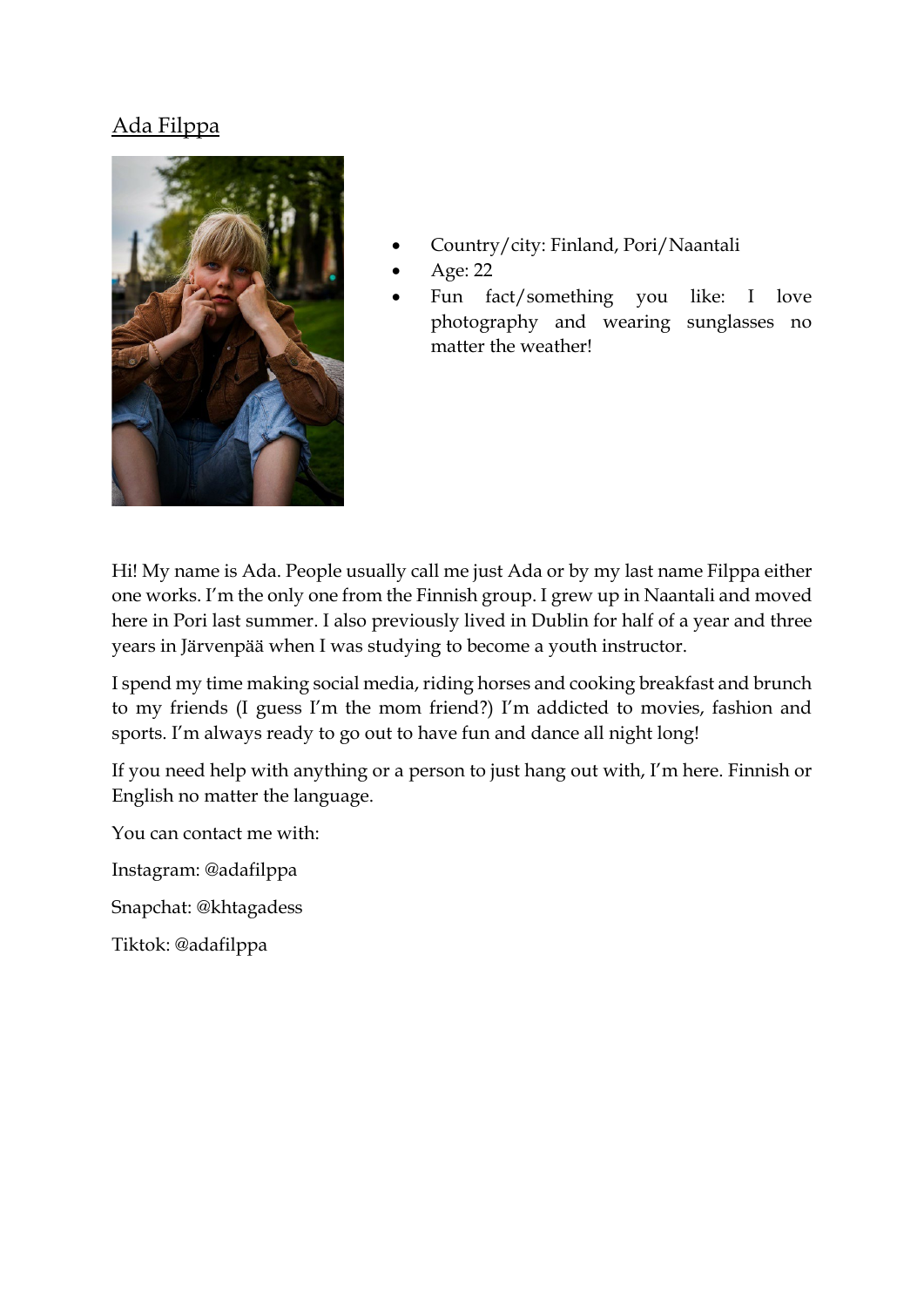# Yalin Yildiz



- Country: The Netherlands
- Age: 24
- Fun fact/something you like: I met Santa Claus on the 19th of August 2021!

Terve! My name is Yalin. I am looking forward to meeting all of you during the new semester. We will have a lot of fun (also serious) times. I moved to Pori in the end of July to study physiotherapy at SAMK. The process of registering to Finland as someone from an EU country was totally new to me and I remember that it was a pain in the \*\*\*. I would like to help you with this kind of stuff and make your moving a little easier. You are welcome to ask me anything and I will see what I can do to help you. I like partying, being outdoors and all kind of sports! See you next semester!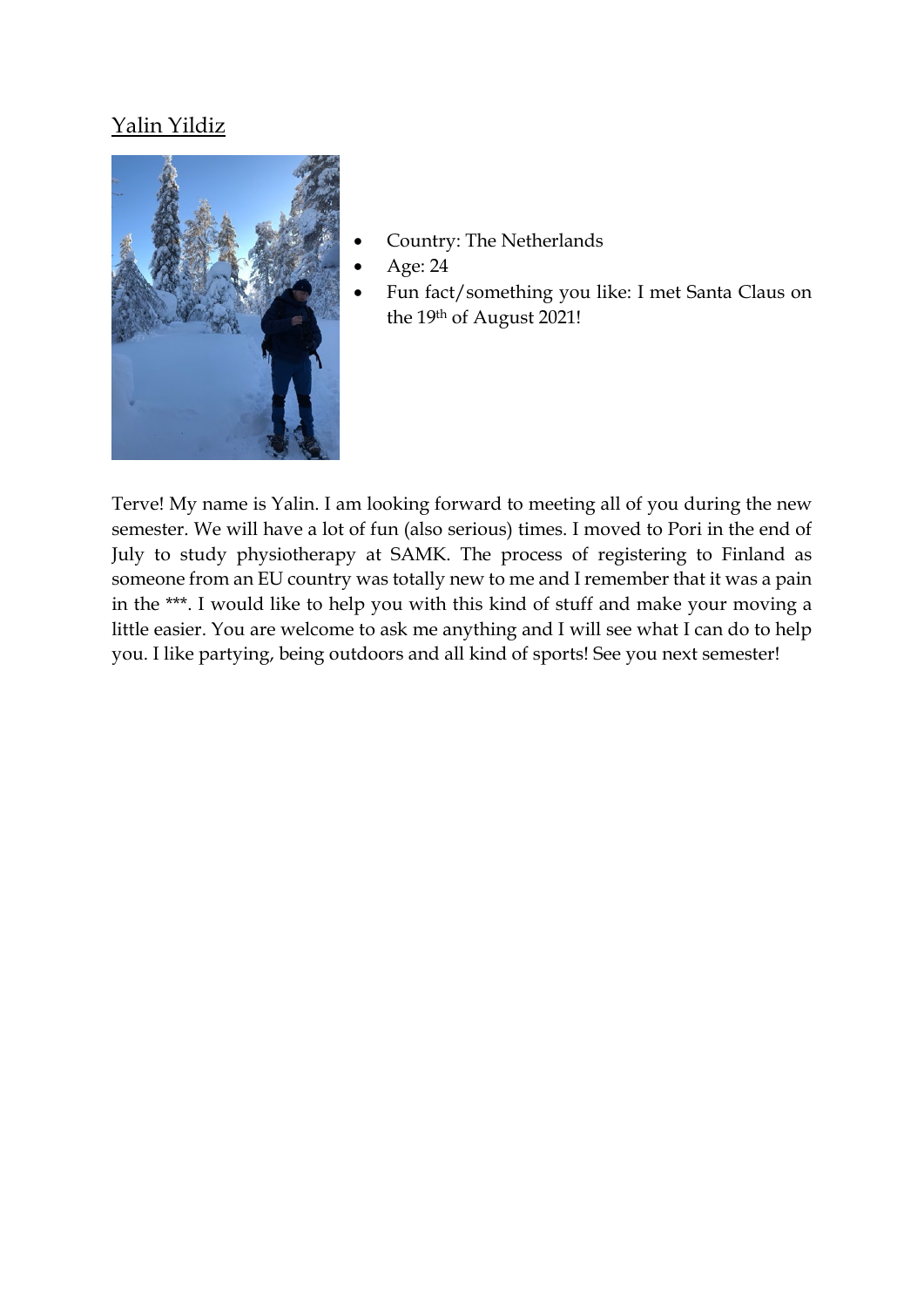# Matias Varamäki



- Country: Finland
- Age: 25 (26 by the time you get here)
- Fun fact: I have visited 12 other countries, some multiple times

Hi, my name is Matias, and I'm the oldest of the bunch. I'm originally from Kurikka and I've also lived in Vaasa, but now I have settled here in Pori for my studies.

I like pretty much all kinds of sports, but mostly team-oriented ones such as ice hockey. I also love to travel and there are still many countries left on my bucket list. On my leisure time I like to party, go out and listen to metal and rap music. If you have any concerns, questions or just want to have a chat, feel free to do so! Let's make these upcoming years memorable!